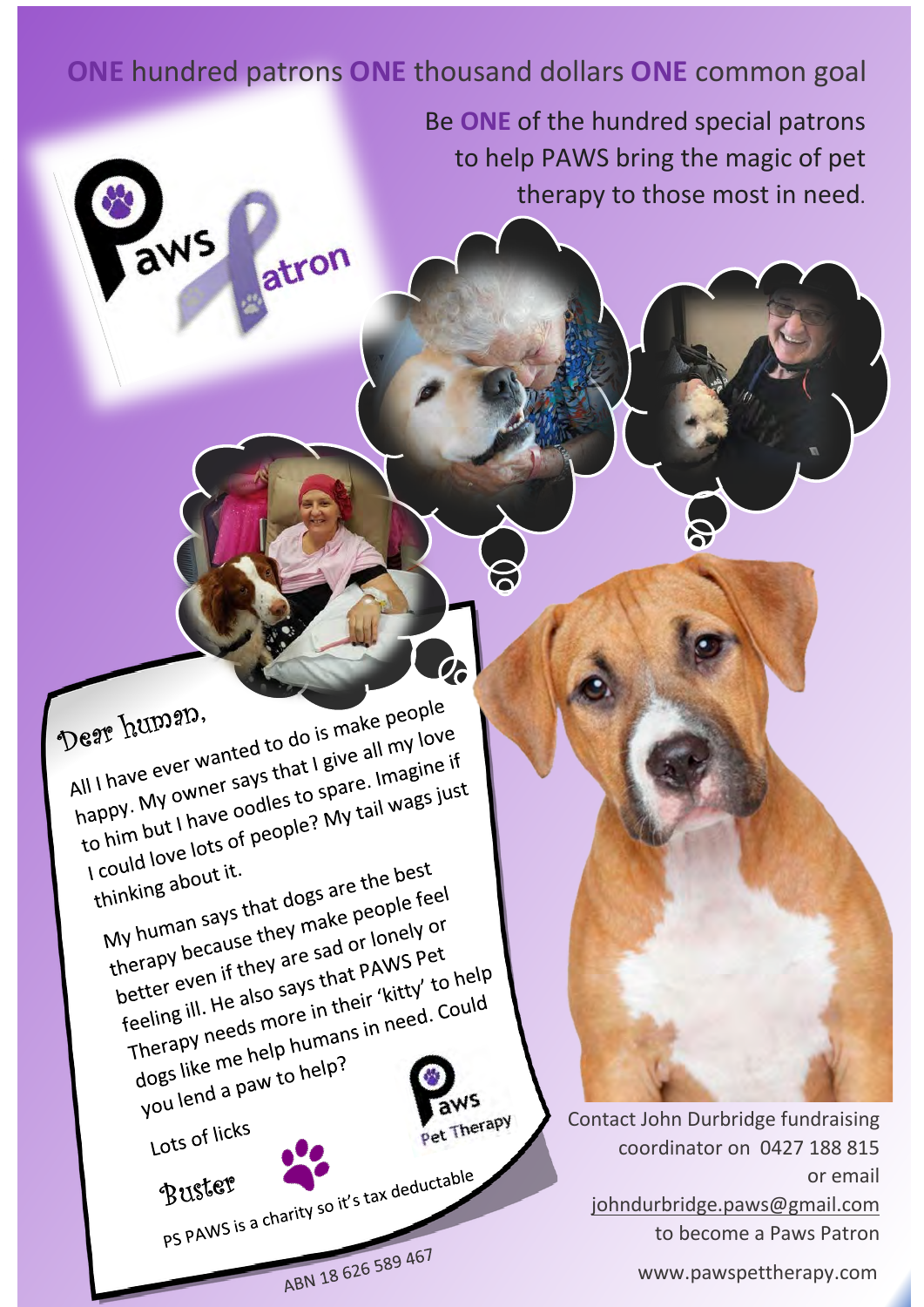

## PAWS Pet Therapy needs your support! Become a Paws Patron in 2018



PAWS Pet Therapy trains volunteers and their dogs to visit people in hospitals, aged care facilities and other health and community settings. Since 2012 our team has grown to include over 70 volunteer and dog teams, who provide regular professional pet-assisted therapy to facilities throughout NSW. Whether it is our daily visits to the Southern Highlands, or weekly visits to burns units or ICU, our teams bring a high level of professionalism,



care, joy and compassion to thousands of people every year.



Aged care facilities can be a place where people who have lived their lives surrounded by their loving animals, now find themselves "pet-less". Our teams help fill that void, and the smiles on people's faces tells the story of the importance of reconnecting with an animal, even for a short time.

Our goal for 2018 is to attract 100 community-minded companies to become part of our new and exciting Paws Patron program. This initiative will provide not only financial support, ensuring a sustainable future for Paws Pet Therapy, but also the opportunity to develop new programs under our PAWSupport Program. Currently on our "wish list" is a PTSD support program for emergency personnel.

In 2015, Paws Pet Therapy launched a literacy program called "Paws'n'Tales".

For kids 4 to 8 years of age, this program runs in schools and libraries throughout regional NSW. Paws'n'Tales has improved literacy skills in hundreds of children, and helped them to develop the confidence and social skills needed for their future. Paws'n'Tales is a fun activity for children – after all, dogs do make the best reading buddies!

Keen to help?? Details about becoming a Paws Patron are over the page.